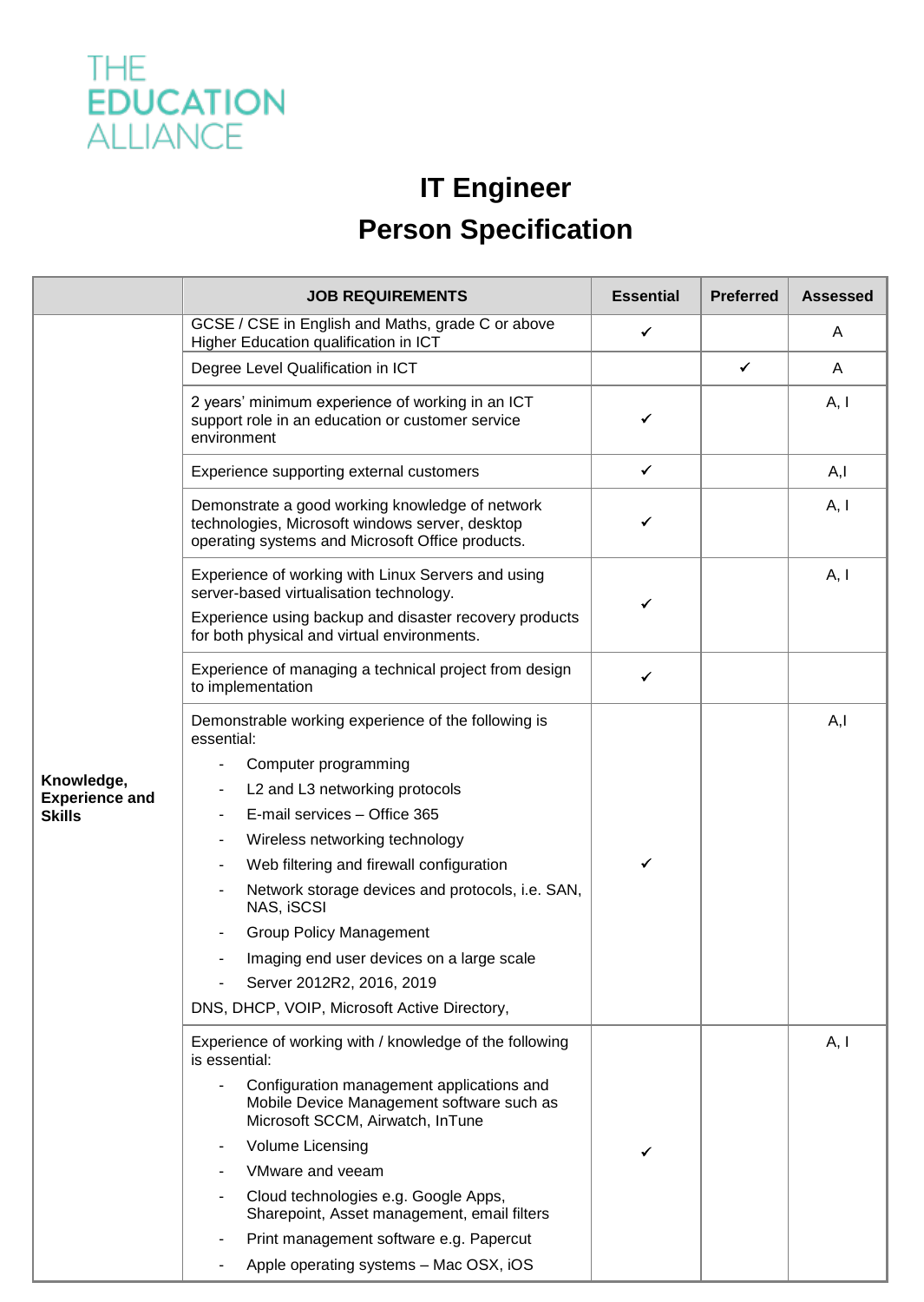|                                                                                                          | Knowledge of school management systems i.e.<br>SIMS / knowledge of database management i.e.<br><b>MS SQL</b>                                                                                                                                                                                                                                                                                                                                          |                  |                  | A, I         |
|----------------------------------------------------------------------------------------------------------|-------------------------------------------------------------------------------------------------------------------------------------------------------------------------------------------------------------------------------------------------------------------------------------------------------------------------------------------------------------------------------------------------------------------------------------------------------|------------------|------------------|--------------|
|                                                                                                          | Staff management / task delegation experience                                                                                                                                                                                                                                                                                                                                                                                                         | ✓                |                  | A, I         |
| <b>Supervision /</b><br><b>Management and</b><br><b>Decision Making</b>                                  | Experience of inventory management                                                                                                                                                                                                                                                                                                                                                                                                                    | ✓                |                  | A, I         |
|                                                                                                          | Setting development targets                                                                                                                                                                                                                                                                                                                                                                                                                           |                  | ✓                | A, I         |
|                                                                                                          | <b>JOB COMPETENCIES</b>                                                                                                                                                                                                                                                                                                                                                                                                                               | <b>Essential</b> | <b>Desirable</b> |              |
| Interacting and<br>Presenting-<br><b>Presenting and</b><br>Communicating<br><b>Information</b>           | Excellent communicator able to effectively respond to<br>queries from internal and external customers and project<br>credibility in responses. Expresses opinions, information<br>and key information and key points of an argument<br>clearly. Responds quickly to the needs of an audience<br>and to their reactions and feedback.                                                                                                                  | ✔                |                  | A, I         |
| <b>Creating &amp;</b><br>Conceptualising -<br><b>Creating and</b><br>Innovating                          | Produces new ideas, approaches and insights. Creates<br>innovative products or designs. Produces a range of<br>solutions to problems. Seeks opportunities for<br>organisational improvement. Devises effective change<br>initiatives.                                                                                                                                                                                                                 | ✔                |                  |              |
|                                                                                                          | Helpful and positive attitude in a busy environment                                                                                                                                                                                                                                                                                                                                                                                                   | $\checkmark$     |                  | $\mathbf{I}$ |
|                                                                                                          | Often works with a high level of autonomy on a day to<br>day basis.                                                                                                                                                                                                                                                                                                                                                                                   | ✓                |                  |              |
|                                                                                                          | Excellent logical approach towards trouble-shooting and<br>fault finding.                                                                                                                                                                                                                                                                                                                                                                             | ✓                |                  |              |
| <b>Organising and</b><br>Executing-<br><b>Planning and</b><br>Organising                                 | Sets clearly defined objectives. Plans activities and<br>projects well in advance and takes account of possible<br>changing circumstances. Manages time effectively.<br>Identifies and organises resources needed to accomplish<br>tasks. Monitors performance against deadline and<br>milestones.                                                                                                                                                    | ✓                |                  | A, I         |
|                                                                                                          | Demonstrable attention to detail                                                                                                                                                                                                                                                                                                                                                                                                                      |                  |                  |              |
| <b>Supporting and</b><br>Co-operating-<br><b>Working with</b><br>People                                  | Demonstrates an interest in and understanding of others.<br>Adapts to the team and builds team spirit. Recognises<br>and rewards contribution of others. Listens, consults<br>others and communicates proactively. Supports and<br>cares for others. Develops and openly communicates<br>self-insight.                                                                                                                                                | ✓                |                  | A, I         |
|                                                                                                          | Able to use initiative and seek appropriate solutions to<br>problems                                                                                                                                                                                                                                                                                                                                                                                  | ✓                |                  |              |
| <b>Analysing &amp;</b><br>Interpreting -<br><b>Applying</b><br><b>Expertise and</b><br><b>Technology</b> | Applies specialist and detailed technical expertise.<br>Develops job knowledge and expertise through continual<br>professional development. Shares expertise and<br>knowledge of others. Uses technology to achieve work<br>objectives. Demonstrates appropriate physical co-<br>ordination and endurance, manual skill, spatial<br>awareness and dexterity. Demonstrates an<br>understanding of different organisation departments and<br>functions. |                  |                  | A, I         |
| <b>Child Protection</b>                                                                                  | A commitment to the responsibility of safeguarding and<br>promoting the welfare of young people                                                                                                                                                                                                                                                                                                                                                       | ✓                |                  |              |
|                                                                                                          | Enhanced DBS disclosure (to be completed by preferred<br>candidate following interview)                                                                                                                                                                                                                                                                                                                                                               | ✔                |                  |              |